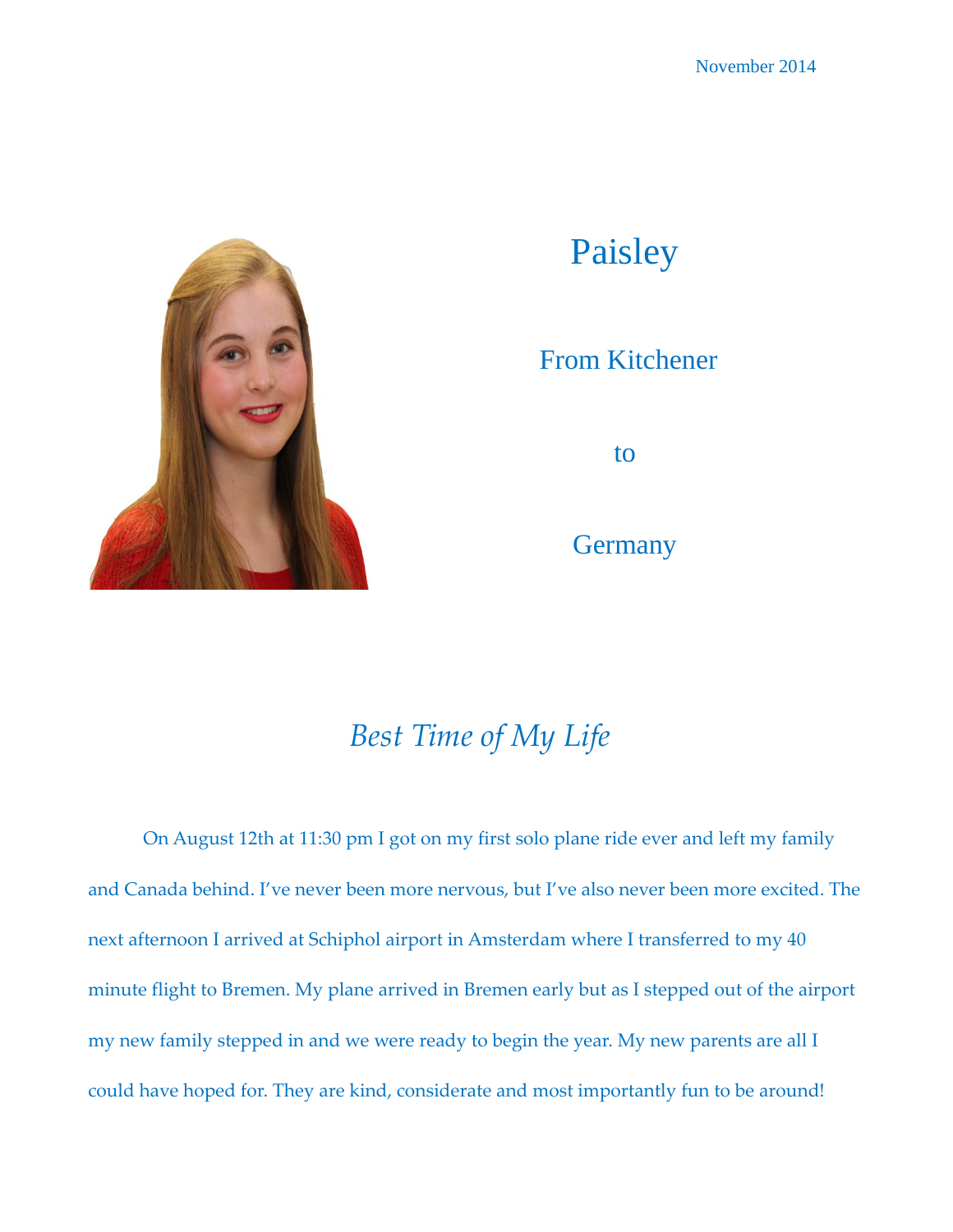November 2014

The very first week I was here in Germany I went to my Rotary councillors house for tea and cake and I met his daughter Sophia and her friend Erin who is also from Canada. They invited me to go to Groningen in the Netherlands with them the next day to shop. We went by train early in the morning and spent the day wandering around the shopping district which was really beautiful. I've also spent quite a bit of time at my host families summer cottage which they call the Dutcher. It's about a ten minute bike ride and it has a really amazing view.

On the 11<sup>th</sup> of September I started school! German school is really different from school in Canada. There classes have around 25 students. We stay together in the same room most of the time except when we have certain courses like drama. The other students are pretty shy and the language barrier is pretty hard but I've made a few friend-type people in school. As my German gets better we are getting closer!

The first Rotary sleepover was amazing as expected. When exchange students get together it's always awesome! It's a bit of a relief to be around other exchange kids since I'm the only one in my city. The end of September was my Rotary tour around Germany which was absolutely wonderful. We visited a lot of really famous German cities like Köln and Berlin. I didn't sleep for five days but it was one of the best times of my life.